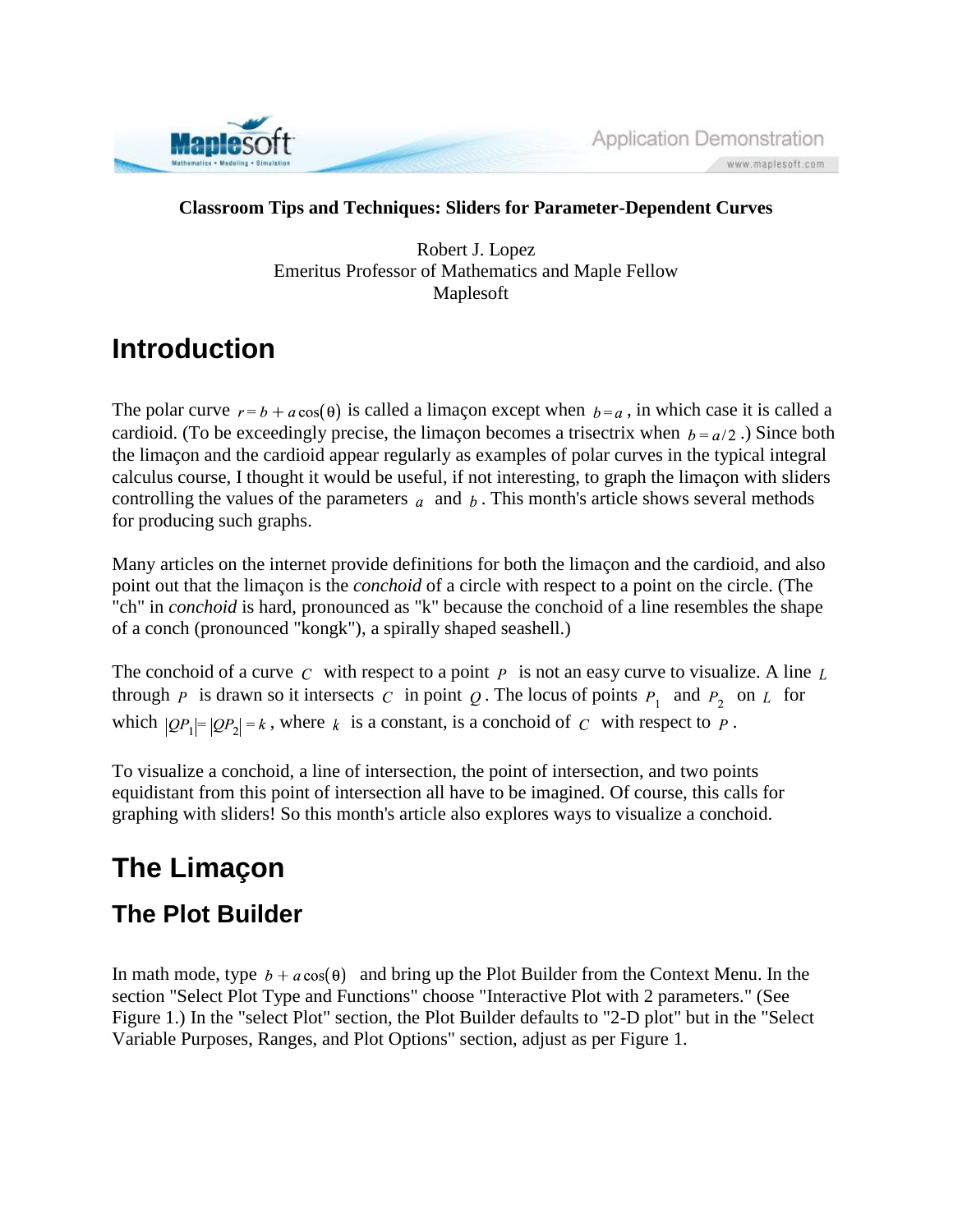| Interactive Plot Builder: Select Plot Type                                                                                                                               |                          |                       |
|--------------------------------------------------------------------------------------------------------------------------------------------------------------------------|--------------------------|-----------------------|
| Select Plot Type and Functions                                                                                                                                           |                          |                       |
| Interactive Plot with 2 parameters                                                                                                                                       | ٧                        | <b>Edit Functions</b> |
| <b>Select Plot</b>                                                                                                                                                       |                          |                       |
| 2-D plot<br>2-D polar plot<br>3-D conformal plot of a complex-valued function<br>2-D conformal plot of a complex-valued function<br>2-D complex plot<br>3-D complex plot |                          |                       |
| Select Variable Purposes, Ranges, and Plot Options                                                                                                                       |                          |                       |
| x Axis                                                                                                                                                                   | theta $\vee$<br>$\bf{0}$ | 2*Pi<br>to            |
| Slidable Parameter<br>1.                                                                                                                                                 | ٧<br>0<br>а              | 5<br>to               |
| Slidable Parameter<br>2                                                                                                                                                  | b<br>×<br>0              | 5<br>to               |
| Options                                                                                                                                                                  |                          | Preview               |
| On 'Plot' return plot command                                                                                                                                            |                          | Plot<br>Cancel        |
| <b>Figure 1</b> First interactive panel in the Plot Builder                                                                                                              |                          |                       |

Click on the Options button and in the ensuing dialog, Adjust the "Range from - to" options as shown in Figure 2. Also, check the box for Constrained Scaling, and in the section "Coordinate System", select "polar". Then click either the Preview or Plot buttons to obtain the 2-slider graph shown in Figure 3.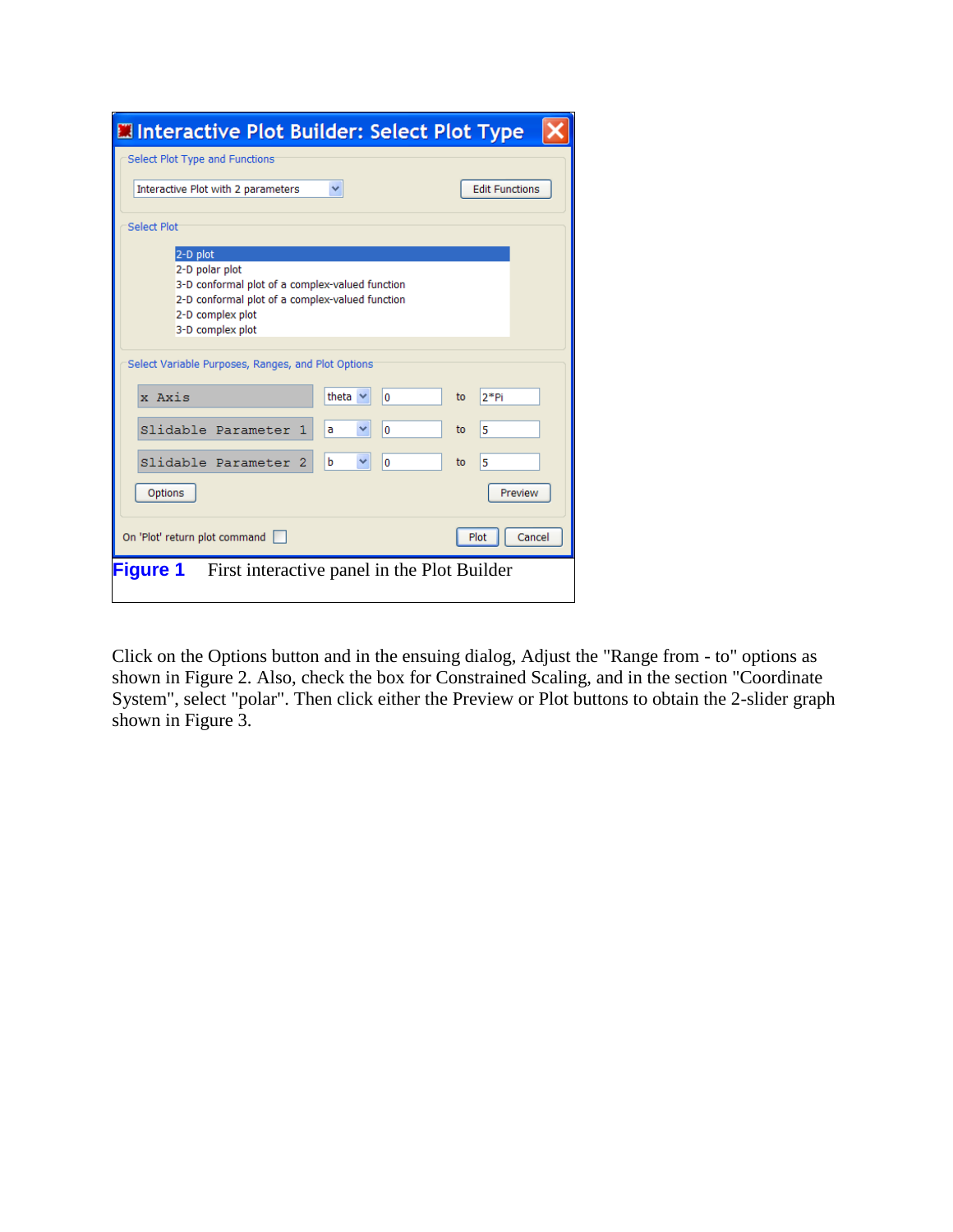| 2-D Plot (plot)                          |                                         |
|------------------------------------------|-----------------------------------------|
| (theta, $a, b$ ) -> $b + a * cos(theta)$ |                                         |
| Variables                                | Label<br>Orientation                    |
| to $2^*$ Pi<br>theta:<br>0               | theta<br>horizontal                     |
| Range from -7<br>to $ 7 $                | horizontal                              |
| Style                                    | Title                                   |
| default \                                |                                         |
| Line                                     | 10<br>I<br><b>Times</b><br>$\mathbf{B}$ |
| default<br>default                       | Caption                                 |
| Symbol                                   |                                         |
| default<br>$\vee$ 10 $\vee$              | B<br>I<br><b>Times</b><br>10            |
| Color                                    | Miscellaneous                           |
| Red                                      | Resolution<br>800                       |
| Custom                                   | ᢦ<br><b>Adaptive Plotting</b>           |
|                                          | <b>Find Discontinuities</b>             |
| Axes                                     | Show Removable                          |
| <b>Advanced Settings</b><br>normal       | 200<br>Number of Points                 |
| B<br>10<br><b>Times</b><br>I             | Fill to x-axis                          |
| View                                     | Coordinate System                       |
| ☑<br><b>Constrained Scaling</b>          | polar                                   |
|                                          |                                         |
| Preview<br>Command<br>Plot               | <b>Back</b><br>Reset<br>Cancel          |
| <b>Figure 2</b>                          | The Options panel in the Plot Builder   |
|                                          |                                         |

The 2-slider graph produced by the Plot Builder is shown in Figure 3. In exchange for the simplicity with which this tool was built, there are two shortcomings. First, it is a Maplet, so it cannot be saved or stored, and as long as it's "up," there is no access to the underlying copy of Maple. Second, as the sliders are moved, it will become apparent that the "Range from - to" setting applies only to the vertical axis. As the horizontal width of the curve changes, so too does the horizontal axis. It is just not possible to fix both the horizontal and vertical axes of this graph using just the Plot Builder.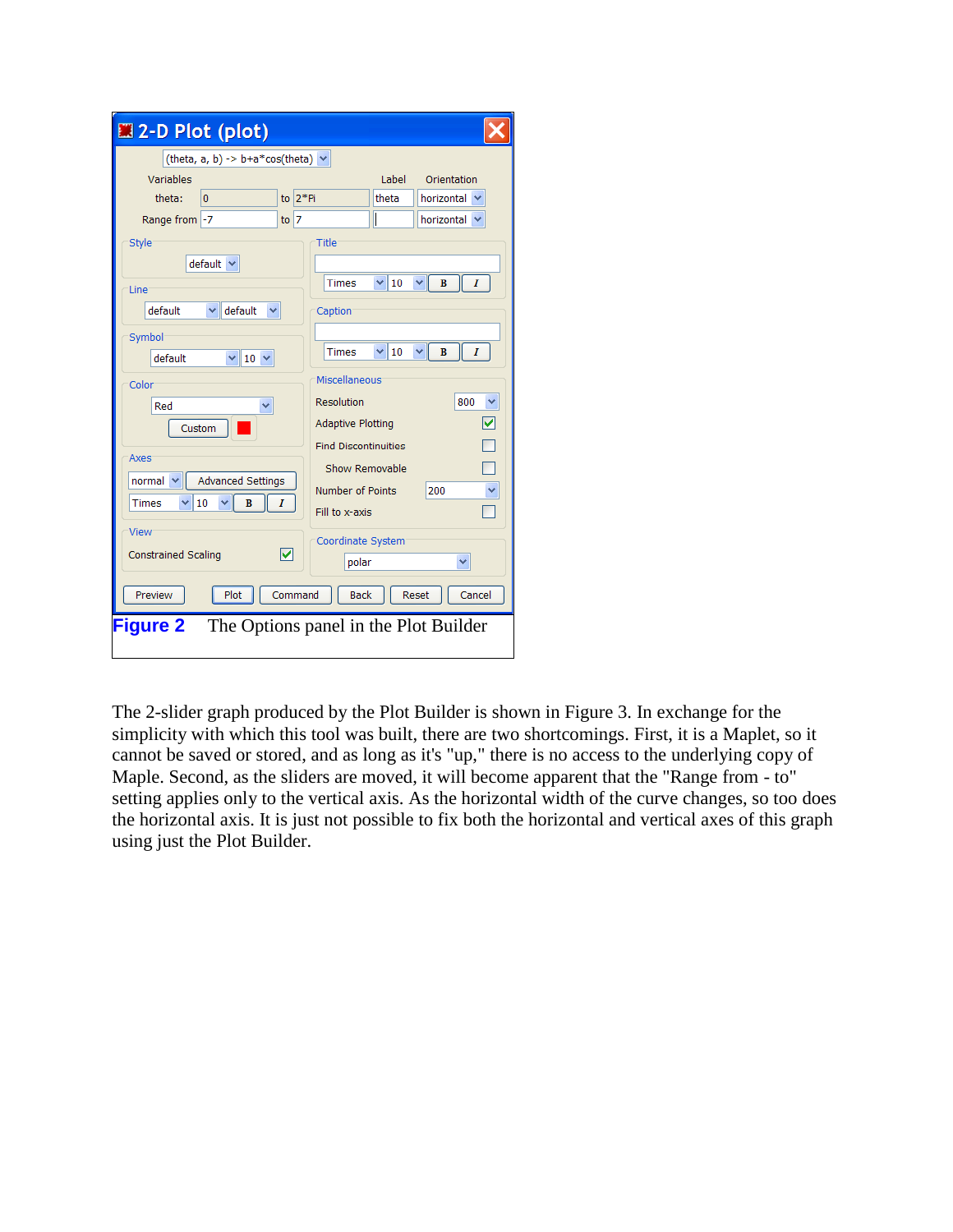

Note the plot command in the "Plot Command" window. This command draws a single curve according to the values of  $a$  and  $b$  set by the sliders. In fact, if the "Done" button is clicked, a single curve such as shown in Figure 4 results. As has already been pointed out, there is no way to "save" the 2-slider tool constructed via the Interactive Parameter Maplet.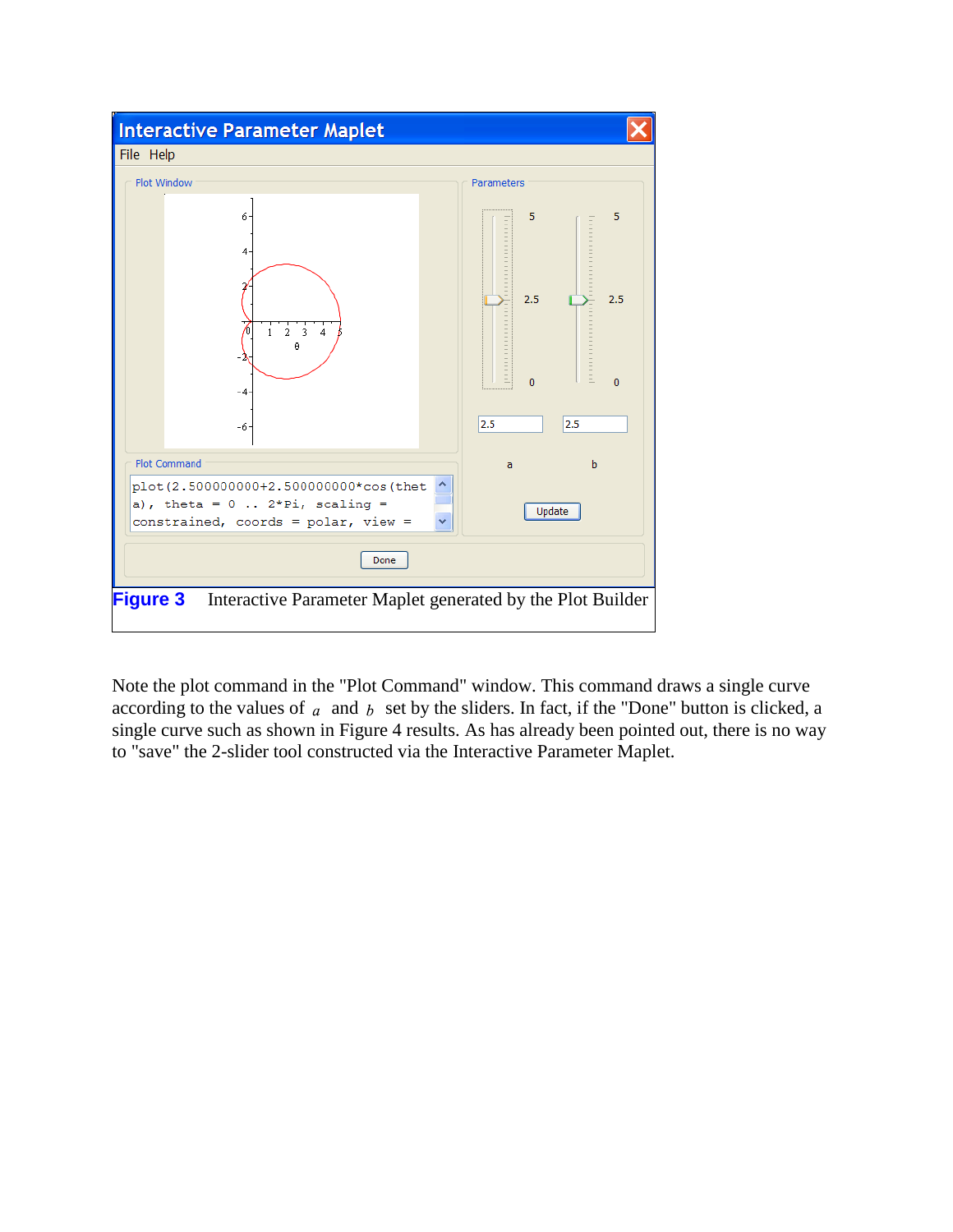

If, instead of returning the Interactive Parameter Maplet, the command

plots<sub>interactiveparams</sub> ('plot',  $[b + a \cos(\theta), \theta = 0..2 \pi, scaling$ = constrained, coords = polar, view =  $[DEFAULT, -7..7]$ , labels  $=[\theta,$  ""], [],  $a=0...5, b=0...5$ )

is returned. (Either select "On 'Plot" return plot command" - see Figure 1, or press the Command button in the Options panel - see Figure 2.) This suggests examining the **interactiveparams** command in the *plots* package.

### **The interactiveparams Command**

With a slight modification, the **interactiveparams** command in the *plots* package will generate an improved 2-slider graph that bounds the horizontal range as well as the vertical.

plots:-interactiveparams(plot,  $[b + a \cos(\theta), \theta = 0..2 \pi,$  coords = polar, scaling = constrained, view =  $[-5..10,-7..7]$ ,  $a = 0..5, b$  $= 0.5$ )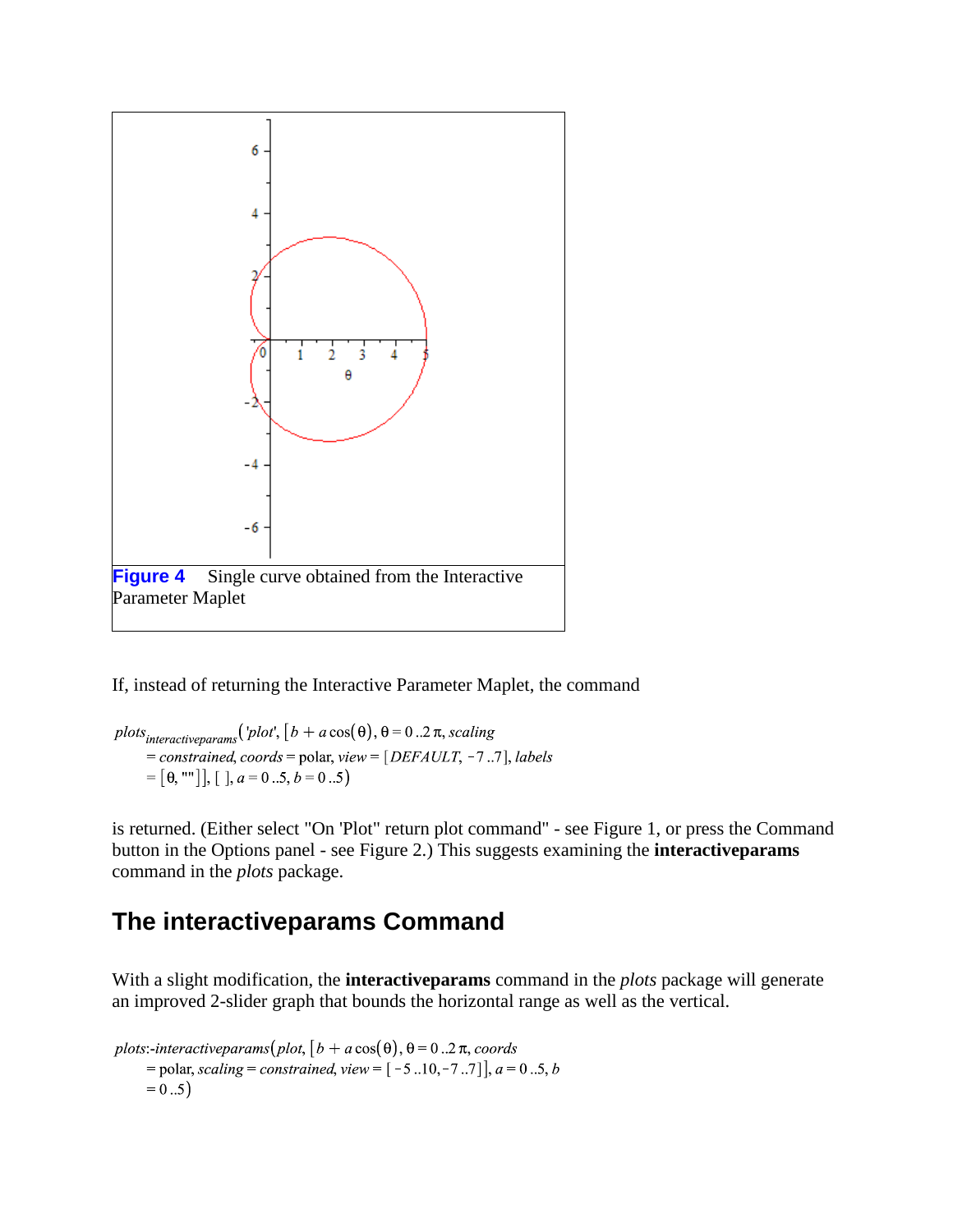Unfortunately, no matter how the Interactive Parameter Maplet is launched, it is still a Maplet, and has the shortcoming of disappearing once it is closed.

## **The Explore Command**

The **Explore** command can be applied to a complete graphing command either as a command, or as an option selected from the Context Menu. The result is a slider-controlled graph resident in a separate worksheet. For example, the following command will first generate the dialog shown in Figure 5, then, in a new worksheet, create the application shown in Figure 6.

| Explore                                                  |                            |        |                      |
|----------------------------------------------------------|----------------------------|--------|----------------------|
| 0<br>a<br>÷                                              | 5<br>v.                    |        | skip                 |
| b<br>0<br>÷                                              | 5<br>ш                     |        | skip                 |
| constrained : $ 0 $                                      | $\frac{1}{2}$ 10           |        | $\triangledown$ skip |
|                                                          | floating-point computation |        |                      |
| Explore                                                  |                            | Cancel |                      |
| <b>Figure 5</b><br>Dialog for the <b>Explore</b> command |                            |        |                      |

 $Explore(plot(b + a cos(\theta), \theta = 0..2 \pi, coords = polar, scaling)$  $=$  constrained, view =  $[-5..10,-7..7])$ 

Notice that in the dialog Maple has been instructed to skip creating a slider for "constrained." (Obviously, some of the options to the **plot** command are interpreted as variables.) The default ranges of 0 to 10 have been modified. Pressing the "Explore" button generates (in a new worksheet) the application pictured in Figure 6.

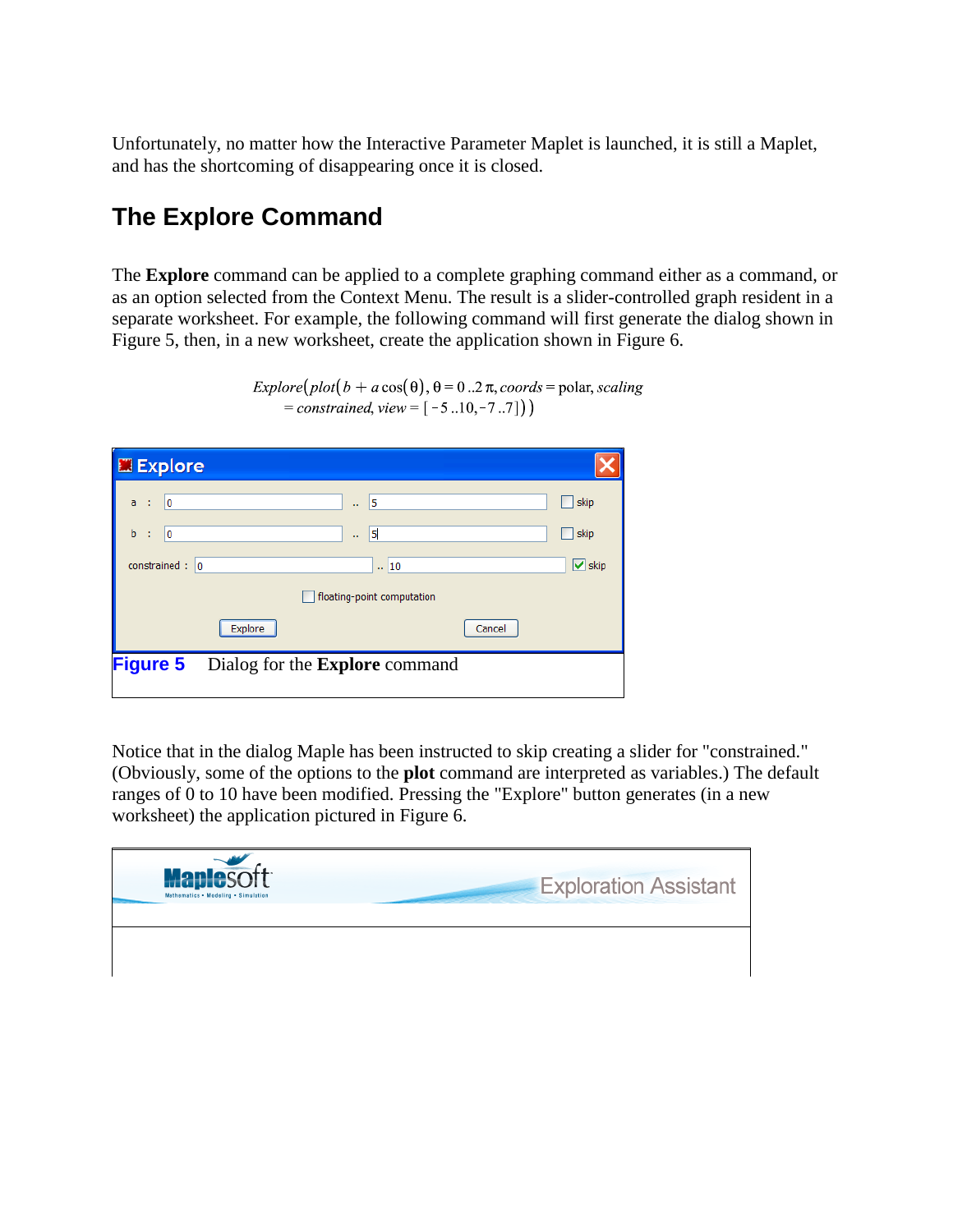

The great advantage of the application produced by the **Explore** command is that it consists of Embedded Components, so is not subject to the major defect of the Interactive Parameter Maplet: it can be made to "persist." However, there is a trick to this.

It is not enough to copy and paste the application created by the Explore command. When the application is inserted into a new Maple worksheet, code written by the command is executed. This code is what "programs" the sliders. Copying and pasting the application back into the launching worksheet copies this hidden code, but does not re-execute it. Hence, the pasted application will not function.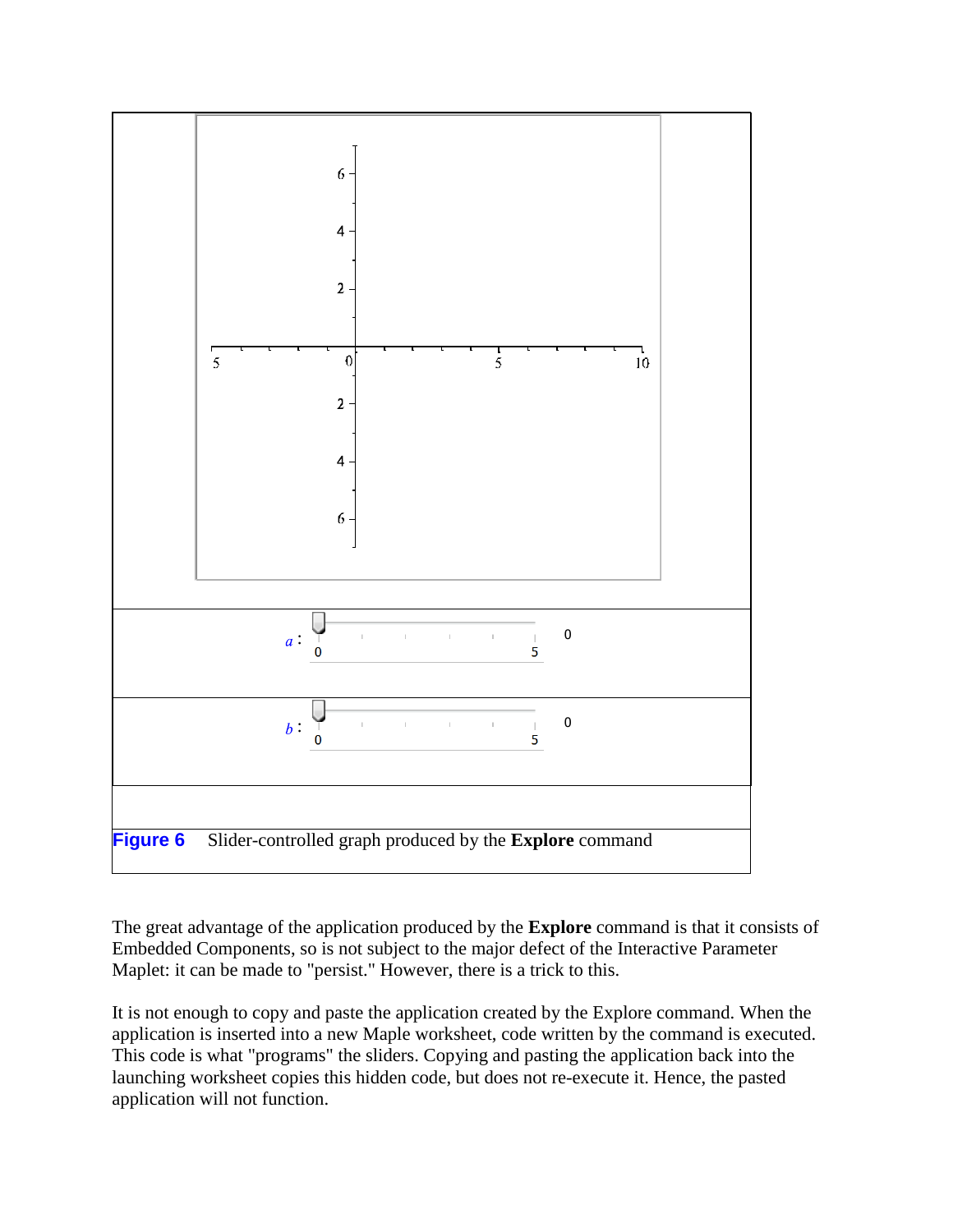To re-execute this hidden code for the on-going session, select Execute≻Repeat Autoexecute from the Edit menu. The Autoexecute Warning dialog in Figure 7 will appear, a dialog magically suppressed when the application is first created. Clicking "Yes" will execute the hidden code and allow the pasted application to function. Autoexecute for this worksheet has been suppressed by selecting Autoexecute≻Clear All from the Format menu.)

| This worksheet contains content that will execute<br>automatically. Do you wish to proceed?<br>No<br>Yes |
|----------------------------------------------------------------------------------------------------------|
|                                                                                                          |
|                                                                                                          |
| <b>Figure 7</b> Autoexecute warning dialog                                                               |

But where is this code hidden? It's in *autoexecute regions*, regions that can be found if the "Markers" option has been selected in the View menu. This opens a column on the left of the workspace where opposing triangles delineate Document Blocks. The Document Block corresponding to the blank line beneath the header (where it says "Maplesoft" and "Exploration Assistant") contains the bulk of the hidden code. Place the cursor on the Marker column at the location of this Document Block, and right-click. In the pop-up, select the option "Expand Document Block" to see the code. Of course, going back to the Marker column and selecting "Collapse Document Block" will again hide this code. There is also autoexecute code in the Document Blocks containing the two sliders. This code simply prints the slider labels  $a$  and  $b$ .

Right-clicking on the Marker for a Document Block that contains autoexecute code provides the Autoexecute option. Selecting the "Set" option and saving the worksheet means that when the worksheet is relaunched, the Autoexecute dialog shown in Figure 7 will appear. The Autoexecute option for each of the three Autoexecute regions inherited from the pasted Explore worksheet have been set to "Clear" so that the Autoexecute dialog does not appear upon the initial launch of this worksheet.

The astute reader will realize that the Explore functionality is an efficient way to generate a variety of applications controlled by sliders. Simply create the application with the **Explore**command (or select it from the Context Menu), copy/paste the application back into the launching worksheet, and activate its code by selecting Execute≻Repeat Autoexecute from the Edit menu.

### **Using the Components Palette**

Of course, the 2-slider graph generated with the **Explore** command could be built interactively by inserting and coding the appropriate components from the Components palette. One advantage of such a construction would be a bit more flexibility over what is to be graphed. Simply add a MathContainer into which a function can be entered, and code the sliders to read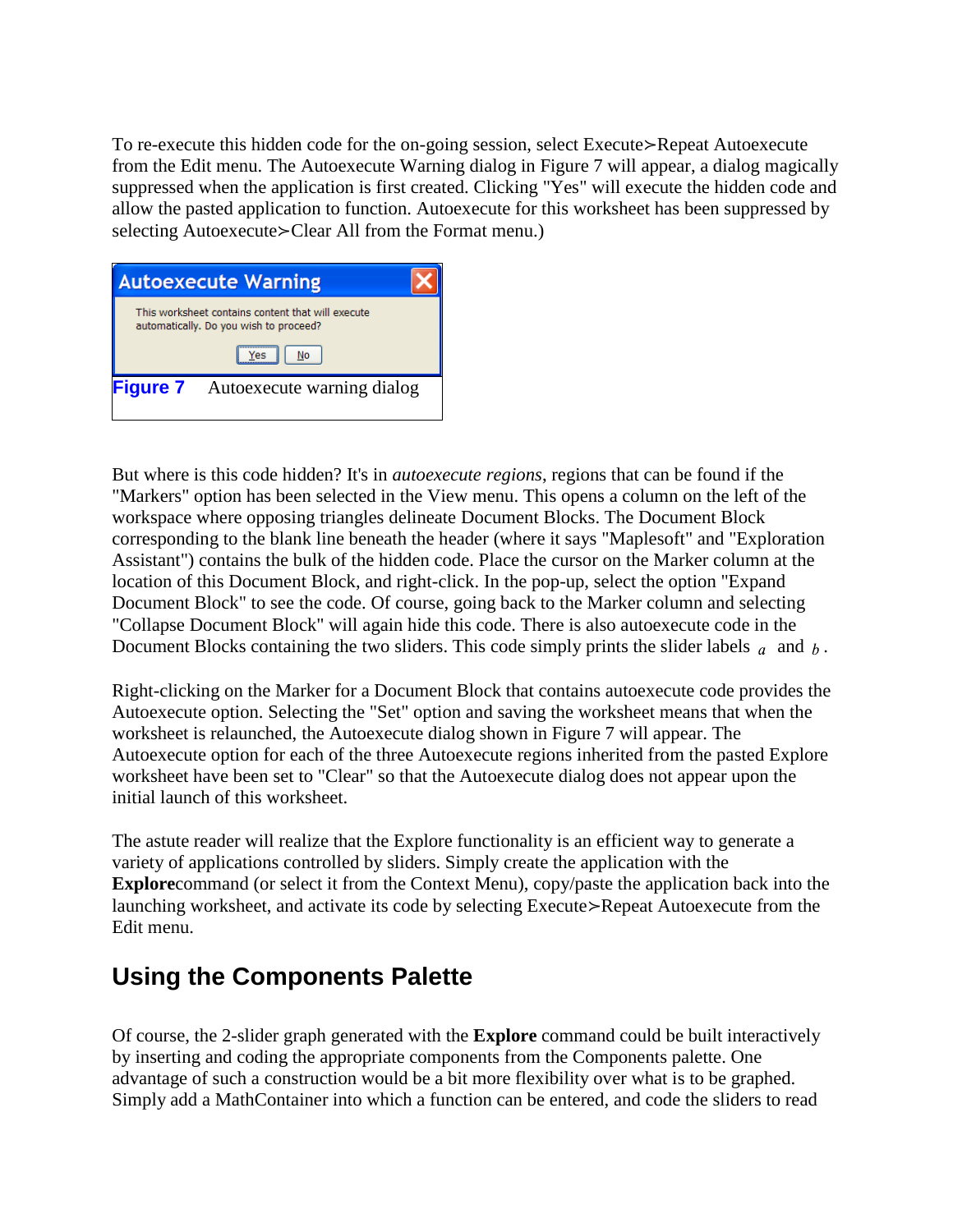this component for its content. However, building a robust graphing application means providing access to a multitude of plotting options. Just look at the Options panel in the Plot Builder to see just how many options have to be addressed. Each option requires at least one component, and each such component takes up space on the screen. The Plot Builder, which uses Maplet technology, handles the space constraint with secondary Maplets. This option is not yet available for embedded components, so screen space becomes the limiting factor in the design and construction of applications based on this technology.

For these reasons, we pass over the option of building a 2-slider graph with the Component palette, and proceed to an investigation of the conchoid of a curve.

#### **The Conchoid of a Curve**

Almost every web site that I looked at for a discussion of the conchoid of a curve referenced the text "A Catalog of Special Plane Curves," J. Dennis Lawrence, Dover Publications, 1972. Fortunately, I happen to own a copy of this book, and from it, I extracted the following formulae for the conchoid of a curve given parametrically by the equations  $x = f(t)$ ,  $y = g(t)$ .

$$
x = f(t) \pm \frac{k(f(t) - x_0)}{\sqrt{(f(t) - x_0)^2 + (g(t) - y_0)^2}}
$$

$$
y = g(t) \pm \frac{k(g(t) - y_0)}{\sqrt{(f(t) - x_0)^2 + (g(t) - y_0)^2}}
$$

The fixed point P through which the line L is drawn has coordinates  $(x_0, y_0)$ , so in my first experiments I clearly took  $p$  as the origin. Hence, the formulas I used were

$$
x = (1 \pm k/\sqrt{f^2 + g^2})f
$$
 and  $y = (1 \pm k/\sqrt{f^2 + g^2})g$ 

If  $f = t$  and  $g = t^3$ , the equations for the conchoid of this cubic with respect to the origin are

$$
x(t) = t \left( 1 \pm k/\sqrt{t^2 + t^6} \right)
$$
 and  $y(t) = t^3 \left( 1 \pm k/\sqrt{t^2 + t^6} \right)$ 

The following realizations came slowly, after looking at a lot of puzzling graphs. Both branches for  $x(t)$  have a jump discontinuity of 2k at  $t=0$ ; both branches for  $y(t)$  have a removable singularity at  $t = 0$ , with the limit being zero in both cases. Figure 8 shows the branches of  $x(t)$ when  $k = 2$ ; Figure 9,  $v(t)$ . In each, the branch with the plus sign is in red; the minus sign, in green.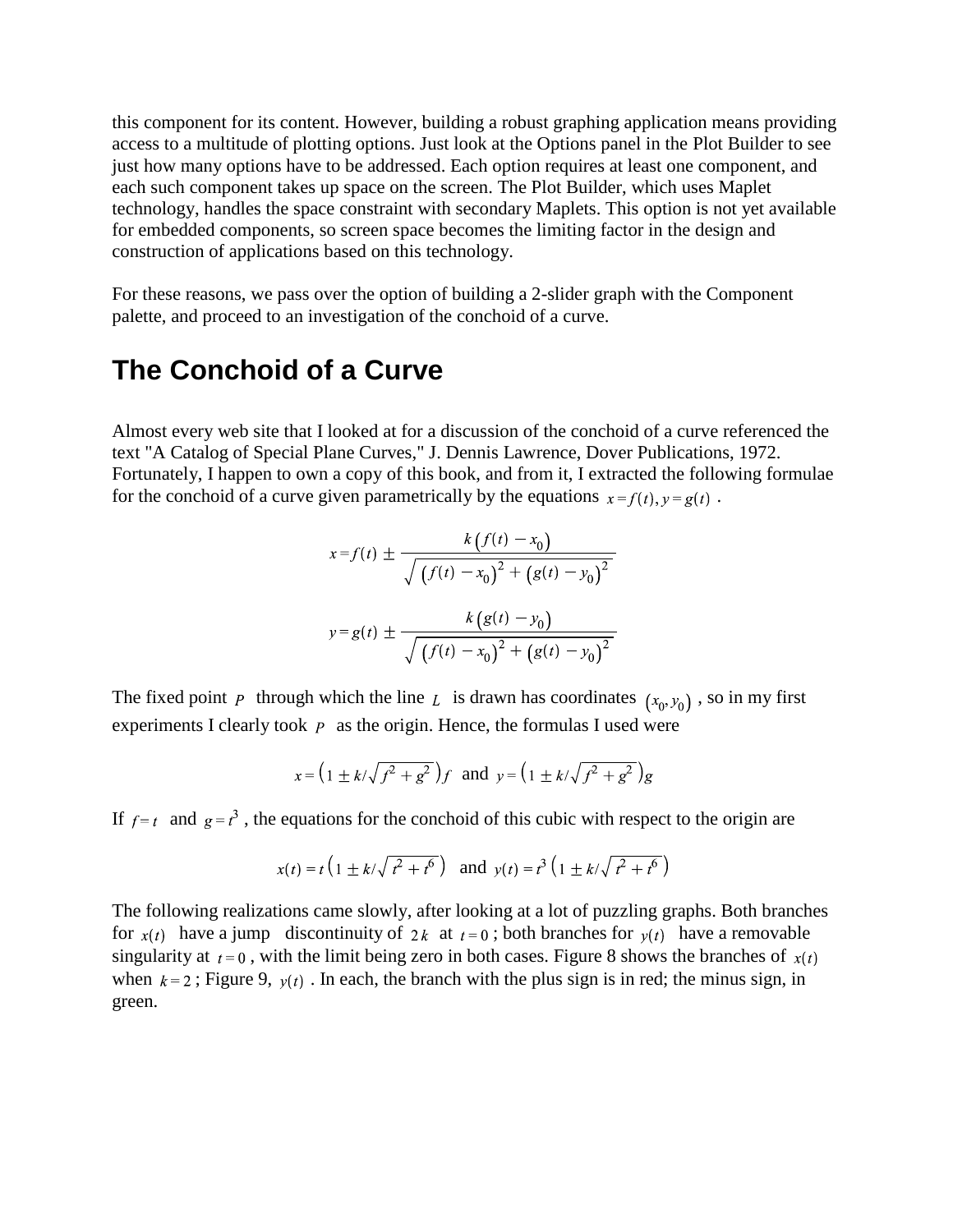

It's not easy to visualize the parametric branches from these two figures. Figure 10, an animated trace of the two branches of the conchoid, (the red corresponding to the plus sign; the green, to the minus sign), helps. Click on the graph to access the animation toolbar. Move the slider to trace the graphs. (Incidentally, for a single parameter, this is a viable method of creating a graph with one slider.) The code for this animation, based on the **animate** command, is hidden behind its table; similarly, for Figures 8 and 9.

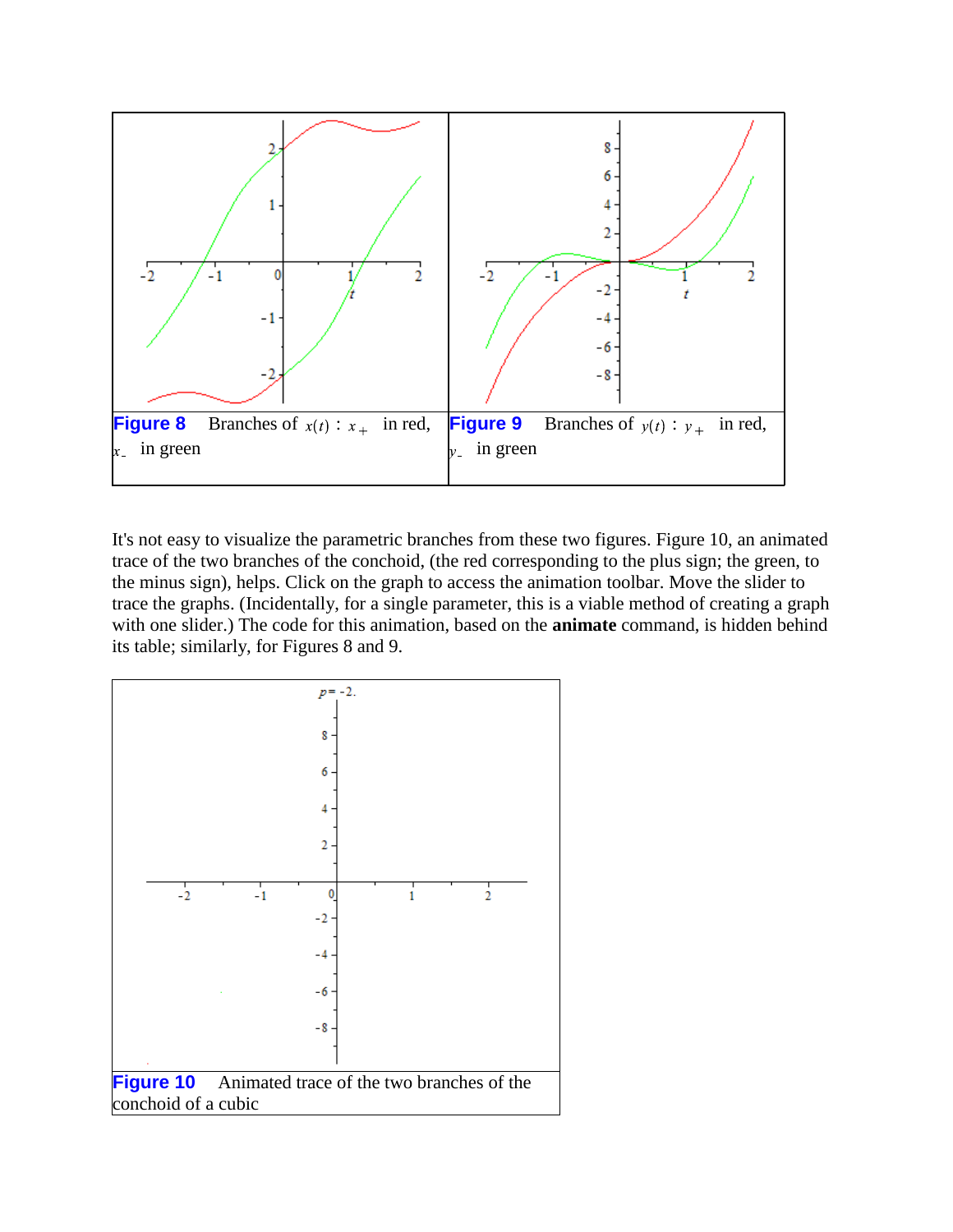In Figure 10, notice how each branch of the conchoid (as defined by  $(x_+, y_+)$  in red and  $(x_1, y_1)$  in green) has both a red and green component, adding to the difficulty of visualizing the conchoid. Finally, Figure 11 shows an image of the Interactive Parameter Maplet in which the cubic is graphed in black, and the conchoid, in red and green. The black dot represents the intersection point  $p$ ; the red and green dots, the points  $P_1$  and  $P_2$ .



The value of  $k$  is adjusted with the leftmost slider; the value of the parameter  $t_1$  along the curve c is controlled by the other slider. The point on c determined by  $t$  is  $\varrho$ , the intersection of c with line  $L$ . The black dot represents point  $Q$ . The red and green dots represent the points  $P_1$ and  $P_2$  on the conchoid. Since the three dots are on line  $L$ , they are collinear. Given the complexity of the conchoid, the line  $L$  itself has not been included in the graph.

The Interactive Parameter Maplet in Figure 11 is launched by applying the **interactiveparams** command to  $F(f, g, a, b, k, t)$ , where the function F is defined in the Code-Edit region in Table 1. Click the icon in this table to define the function  $F$ , then execute the **interactive params** command in the next row of the table.